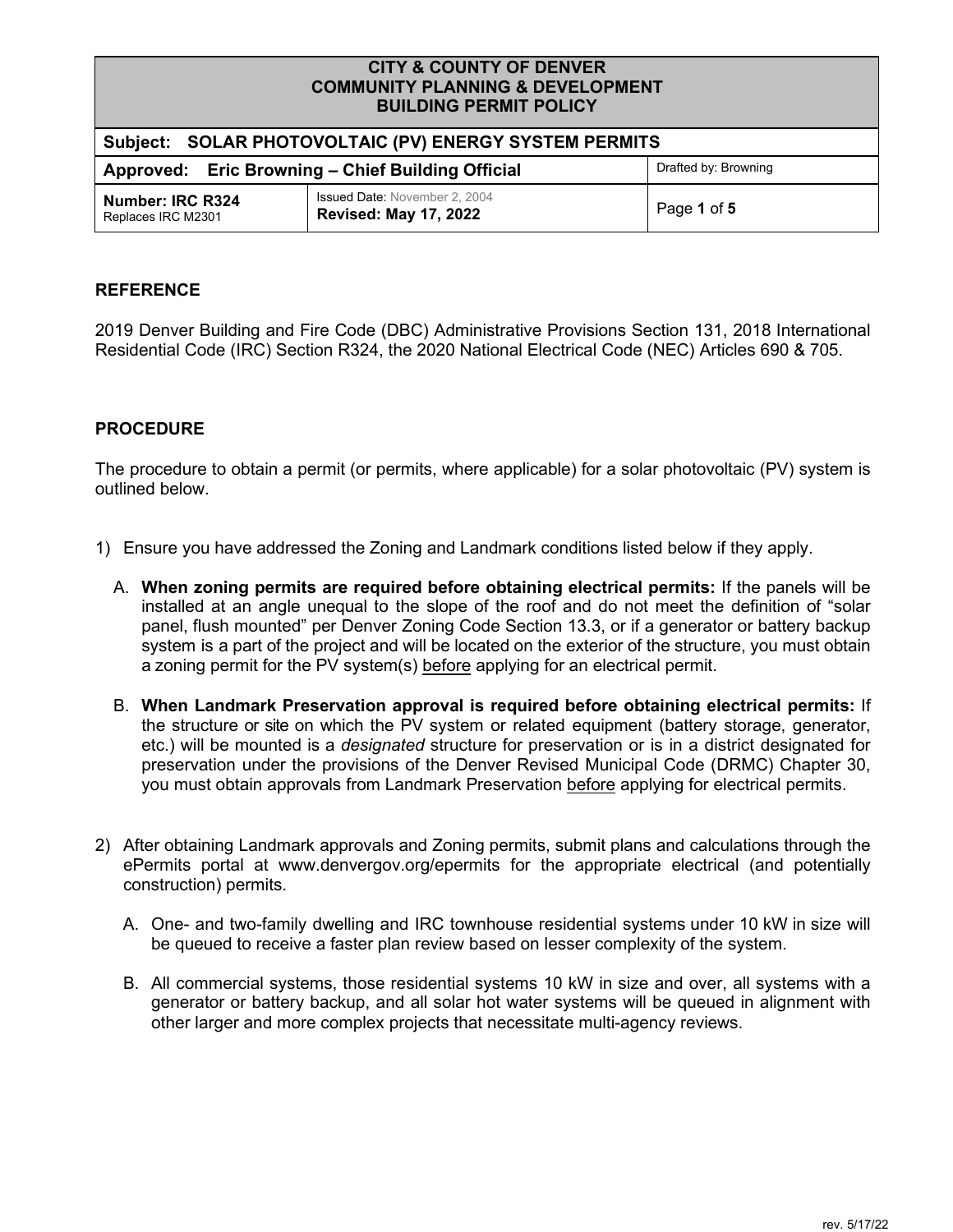| <b>DUILDING FEINTH FULIOT</b>                                             |                                                                               |             |  |
|---------------------------------------------------------------------------|-------------------------------------------------------------------------------|-------------|--|
| Subject: SOLAR PHOTOVOLTAIC (PV) ENERGY SYSTEM PERMITS                    |                                                                               |             |  |
| Drafted by: Browning<br>Approved: Eric Browning - Chief Building Official |                                                                               |             |  |
| <b>Number: IRC R324</b><br>Replaces IRC M2301                             | <b>Issued Date: November 2, 2004</b><br>Revised: March 14, 2018, May 17, 2022 | Page 2 of 5 |  |

# **POLICY**

# **Solar Photovoltaic Systems Policy – Submittal Requirements**

A professional engineer's seal and electronic signature is required for all PV installations.

 Exception: Flush mounted PV systems less than 10 kilowatts without a generator or battery backup that are located on a single-family dwelling, a two-unit dwelling, or single unit of an IRC townhome.

 The documentation listed below is required when submitting plans for review at the time of permit application.

- 1. Manufacturer's cut sheets and listing information for PV equipment, inverters, and other special equipment, including the system manufacturer, model name and number.
- 2. One-Line Diagram: Indicate all conductor sizes and insulation types, conduit sizes, fuse and circuit breaker ratings, inverter ratings, ground fault protection device (GFPD), AC and DC disconnect ratings. Specify the PV module's nameplate short circuit current (I<sub>sc</sub>) and open circuit voltage (V $_{\rm oc}$ ). If disconnects, breakers, fuses, GFPD, etc. are part of a larger piece of equipment, show them as such by indicating how they are connected to the other devices and indicating their ratings. The inverter must be shown as either connected to a dedicated branch circuit with back-fed overcurrent protection (NEC 705.12(A)) or connected to the supply side of the service disconnecting means (NEC 705.12). The AC and DC grounding [electrode conductors must be shown on the one-line diagram \(NEC 690.41\)](https://electrodeconductorsmustbeshownontheone-linediagram(NEC690.41).
- 3. Electrical Calculations: Submit conductor ampacity calculations based upon 156% multiplied by the short circuit current (I<sub>sc</sub>) (NEC 690.8), or where the PV system rating is greater than 100 kilowatts, submit a documented and stamped PV system design using an industry standard method and provided by a licensed professional electrical engineer to indicate the maximum current value. The current value obtained by using the method indicated in NEC 690.8 cannot be less than 70% of the value calculated using NEC 690.8(A)(1)(1). Also include the temperature derating correction factor per NEC Table 690.31(A). For all roof-mounted flexible wiring, use a worst-case ambient temperature of 61-70°C (141-158°F) per NEC Table 609.31(A).
- 4. Listed PV breakers or fuses are required in PV source and output circuits per NEC 690.9(B). The PV breakers and fuses must be accessible but are not be required to be readily accessible.
- 5. Provide calculations showing that the sum of 125% of the inverter(s) output circuit current and the rating of the overcurrent device protecting the AC load center is less than or equal to 120% of the load center bus rating, where the utility and inverter sources are located at opposite ends of the load center busbar (NEC 705.12(B)(3)(2)).
- 6. Provide calculations showing that the maximum PV system voltage is less than the maximum rated DC inverter input voltage and less than the voltage rating of all connected equipment (NEC 690.7).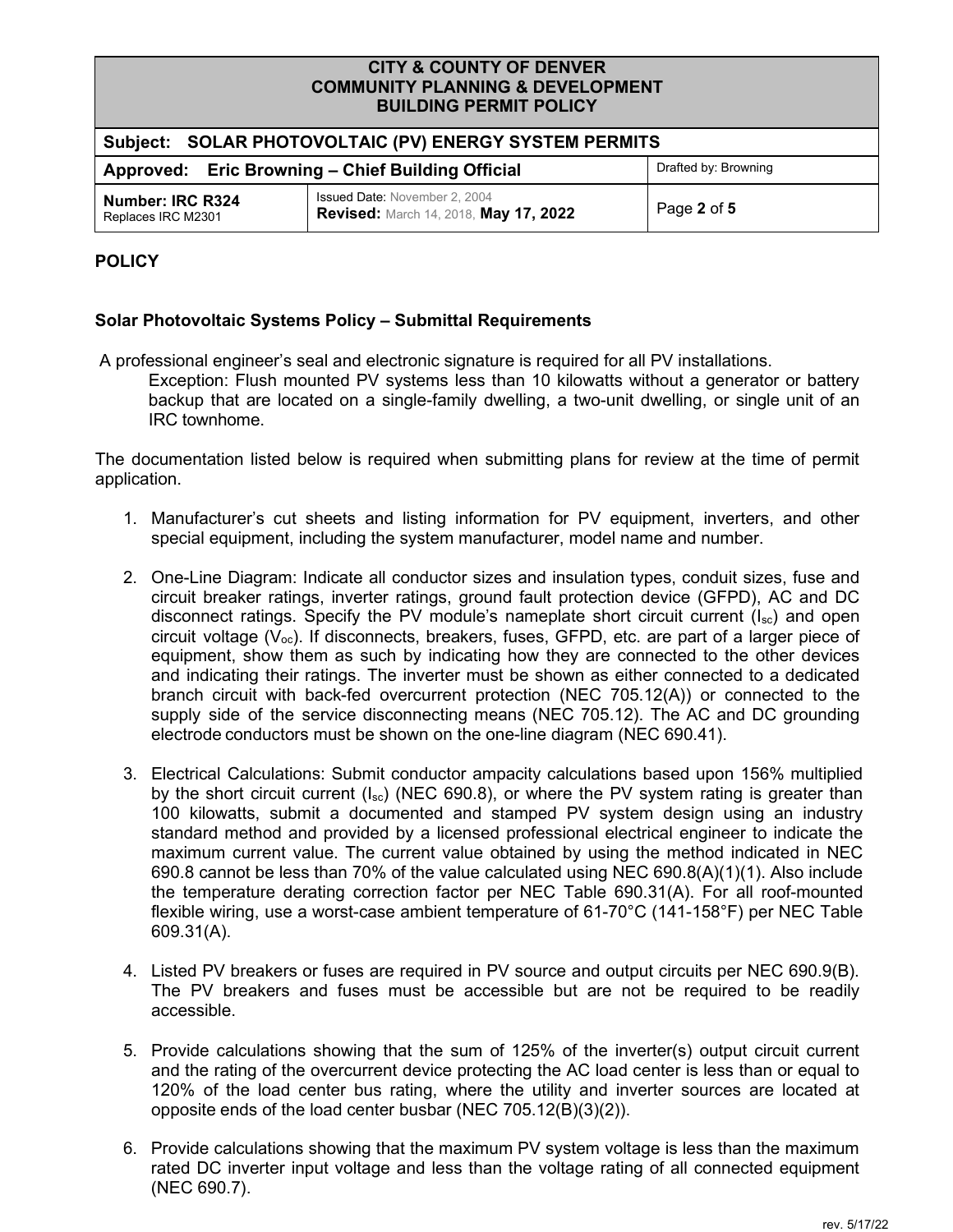| -------------------------                                                 |                                                                               |             |  |
|---------------------------------------------------------------------------|-------------------------------------------------------------------------------|-------------|--|
| Subject: SOLAR PHOTOVOLTAIC (PV) ENERGY SYSTEM PERMITS                    |                                                                               |             |  |
| Drafted by: Browning<br>Approved: Eric Browning - Chief Building Official |                                                                               |             |  |
| Number: IRC R324<br>Replaces IRC M2301                                    | <b>Issued Date: November 2, 2004</b><br>Revised: March 14, 2018, May 17, 2022 | Page 3 of 5 |  |

- 7. The maximum PV system voltage is equal to the open circuit voltage multiplied by the number of modules in the series, multiplied by the NEC lowest expected ambient temperature derating correction factor from Table 690.7(A) for the -21°C to -25°C (-5°F to –13°F) range.
- 8. Provide calculations indicating that the equipment grounding conductor is sized correctly ([NEC 690.43 and 690.45\)](https://NEC690.43and690.45).
- 9. Provide compliance for rapid shutdown of the PV systems circuits installed on or in buildings ([NEC 690.12\)](https://NEC690.12).
- 10. Details that show how the panels will be mounted (attached to the frame) and how the frames will be mounted to the roof.
- 11. Calculations performed by a Colorado registered professional engineer must be submitted to substantiate that the structure can support the design loads specified in Chapter 16 of the International Building Code (IBC) and Denver Building Code Amendments. Details and calculations for the panel connections to the roof must be included.
	- a. If structural alterations are required for a residential or commercial project, sealed and electronically signed drawings must be logged in for a structural review. A separate permit will be issued for this work to an appropriately licensed contractor.
	- b. Colorado registered professional engineering design is required when panels are not flush mounted (parallel to the plane of the roof).
- 12. Residential Structural Integrity Letter Alternative [to Item 11, above]:
	- A. Residential single-family, two-family, or one unit of an IRC townhome may be provided with a sealed and electronically signed letter from a Colorado licensed (structural) engineer, indicating that the existing structure has been reviewed and can adequately support all PV systems and meets all current applicable code requirements for gravity and wind loads. If additional structural enhancements are required, detailed structural drawings and/or structural enhancements outlined in a report must be signed and sealed by a structural engineer and submitted with the permit.
	- B. The addition of blocking and the "sistering" of roof rafters, joists, or truss top chords can be installed by the licensed (electrical) PV contractor without the need for a separate general construction permit. For residential single-family, two-family, or one unit of an IRC townhome projects, the structural improvements complying with item 12(B) will be noted on the solar panel (electrical) permit. An inspection of this work will not be required.
	- C. Any structural modifications or reinforcement other than blocking or the "sistering" of rafters, joists, or truss top chords shall require a Denver licensed general contractor to obtain a separate permit in addition to the (electrical) PV permit.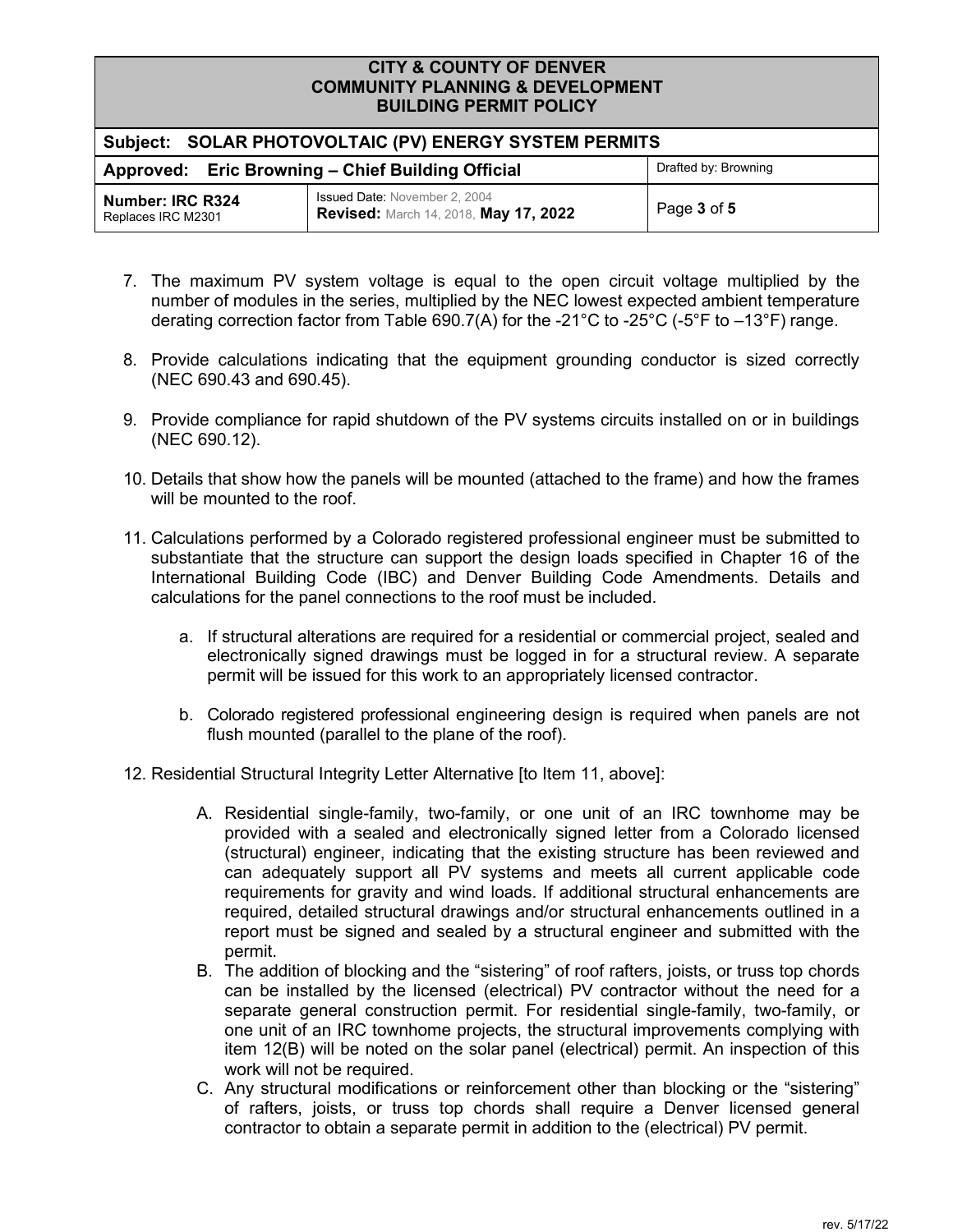| -----------------------                                |                                                                               |                      |  |  |
|--------------------------------------------------------|-------------------------------------------------------------------------------|----------------------|--|--|
| Subject: SOLAR PHOTOVOLTAIC (PV) ENERGY SYSTEM PERMITS |                                                                               |                      |  |  |
| Approved: Eric Browning - Chief Building Official      |                                                                               | Drafted by: Browning |  |  |
| Number: IRC R324<br>Replaces IRC M2301                 | <b>Issued Date: November 2, 2004</b><br>Revised: March 14, 2018, May 17, 2022 | Page 4 of 5          |  |  |
| <b>Color Llot Water Customer Deliau</b>                |                                                                               |                      |  |  |

#### **Solar Hot Water Systems Policy**

Required information to obtain a permit for a solar hot water system is as follows.

- 1) A piping diagram of the system,
- 2) The name of the testing agency and approval number for the system, and
- 3) If the homeowner is the applicant for the permit, the permit process must follow the procedures outlined in DBC Administrative Sections 131.3, 131.4 and Building Permit Policy Admin 131.3.

# *Other Electrical (NEC) Points to Incorporate into the Design:*

- 1. Switches, fuses, and breakers on the DC side of the system must be listed and labeled for the DC voltage rating per NEC 690.9(B). Do not use "AC only" rated devices on the DC side of the system.
- 2. If tied to the grid, the inverter must be listed as utility-interactive (NEC 705.6).
- 3. The PV system disconnecting means shall be installed at a readily accessible location (NEC 690.13(A)).
- 4. No more than six PV system disconnecting means, or six circuit breakers mounted in a single enclosure, switchboard, or in a group of separate enclosures are allowed per NEC 690.13(D).
- 5. PV DC source or output circuits of a utility-interactive listed inverter can run inside a building or structure only when contained in metal raceways, type MC metal-clad cable that complies with NEC 250.118(10), or metal enclosures from the point of penetration of the surface of the building to the first readily accessible disconnecting means (NEC 690.31(G)).

# **Solar Photovoltaic Systems – Inspections**

- 1. A qualified person must be present at the time of a PV electrical inspection. A qualified person is as follows:
	- a. For IRC structures with an electrical service of 200 amps or less, the qualified person can be either a:
		- i. Licensed master electrician,
		- ii. Licensed journeyman electrician,
		- iii. Residential wireman, or
		- iv. NABCEP-certified (North American Board of Certified Energy Practitioners) solar installer capable of testing the rapid shut down system. If a certified solar installer is present, then the dead front of the electrical panel shall be removed by the electrical inspector.
	- b. For IRC structures with an electrical service *over* 200 amps and International Building Code (IBC) structures, the qualified person can be either a:
		- i. Licensed master electrician or
		- ii. Licensed journeyman electrician.